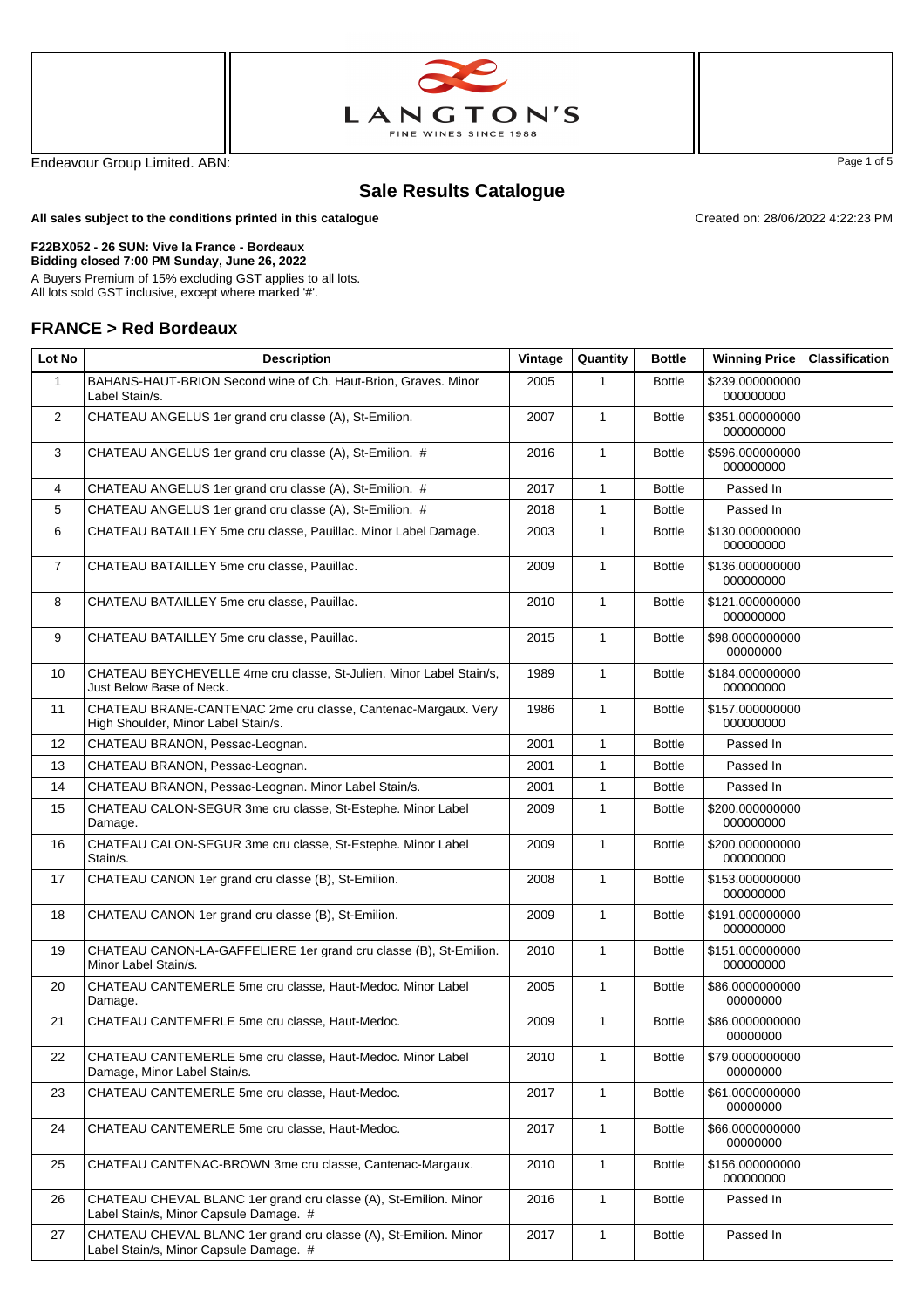| Lot No | <b>Description</b>                                                                                                                       | Vintage | Quantity     | <b>Bottle</b> | <b>Winning Price</b>         | <b>Classification</b> |
|--------|------------------------------------------------------------------------------------------------------------------------------------------|---------|--------------|---------------|------------------------------|-----------------------|
| 28     | CHATEAU COS D'ESTOURNEL 2me cru classe, St-Estephe. Damaged<br>Capsule/s, Low Shoulder, Minor Label Stain/s, Stained Label/s, High Risk. | 1951    | 1            | <b>Bottle</b> | Passed In                    |                       |
| 29     | CHATEAU COS LABORY 5me cru classe, St-Estephe.                                                                                           | 2000    | $\mathbf{1}$ | <b>Bottle</b> | \$95.0000000000<br>00000000  |                       |
| 30     | CHATEAU D'ARMAILHAC 5me cru classe, Pauillac.                                                                                            | 2010    | $\mathbf{1}$ | <b>Bottle</b> | \$160.000000000<br>000000000 |                       |
| 31     | CHATEAU D'ARMAILHAC 5me cru classe, Pauillac.                                                                                            | 2012    | $\mathbf{1}$ | <b>Bottle</b> | Passed In                    |                       |
| 32     | CHATEAU DE JABASTATS Audace, Bordeaux Superieur.                                                                                         | 2008    | $\mathbf{1}$ | <b>Bottle</b> | \$18.0000000000<br>00000000  |                       |
| 33     | CHATEAU DE SAVIGNAC, Bordeaux.                                                                                                           | 2013    | $\mathbf{1}$ | <b>Bottle</b> | \$21.0000000000<br>00000000  |                       |
| 34     | CHATEAU DUCRU-BEAUCAILLOU 2me cru classe, St-Julien. Base of<br>Neck, Minor Label Damage, Minor Label Stain/s.                           | 1980    | $\mathbf{1}$ | <b>Bottle</b> | \$131.000000000<br>000000000 |                       |
| 35     | CHATEAU DUCRU-BEAUCAILLOU 2me cru classe, St-Julien. Base of<br>Neck, Minor Label Damage, Minor Label Stain/s. Paint flecks on glass     | 1980    | 1            | <b>Bottle</b> | \$142.000000000<br>000000000 |                       |
| 36     | CHATEAU DUCRU-BEAUCAILLOU 2me cru classe, St-Julien. Minor Label<br>Damage, Minor Label Stain/s, Just Below Base of Neck.                | 1980    | $\mathbf{1}$ | <b>Bottle</b> | \$128.000000000<br>000000000 |                       |
| 37     | CHATEAU DUCRU-BEAUCAILLOU 2me cru classe, St-Julien. Just Below<br>Base of Neck.                                                         | 1990    | $\mathbf{1}$ | <b>Bottle</b> | \$396.000000000<br>000000000 |                       |
| 38     | CHATEAU DUCRU-BEAUCAILLOU 2me cru classe, St-Julien. #                                                                                   | 2009    | $\mathbf{1}$ | <b>Bottle</b> | \$391.000000000<br>000000000 |                       |
| 39     | CHATEAU FIGEAC 1er grand cru classe (B), St-Emilion.                                                                                     | 2009    | $\mathbf{1}$ | <b>Bottle</b> | \$412.000000000<br>000000000 |                       |
| 40     | CHATEAU FRANC-CARDINAL, Cotes de Francs.                                                                                                 | 2005    | 1            | <b>Bottle</b> | \$31.0000000000<br>00000000  |                       |
| 41     | CHATEAU GISCOURS 3me cru classe, Margaux.                                                                                                | 2010    | $\mathbf{1}$ | <b>Bottle</b> | \$141.000000000<br>000000000 |                       |
| 42     | CHATEAU GRAND PLANTEY Reserve, Bordeaux.                                                                                                 | 2016    | $\mathbf{1}$ | <b>Bottle</b> | Passed In                    |                       |
| 43     | CHATEAU GRAND PLANTEY Reserve, Bordeaux.                                                                                                 | 2016    | $\mathbf{1}$ | <b>Bottle</b> | Passed In                    |                       |
| 44     | CHATEAU GRAND PLANTEY Reserve, Bordeaux.                                                                                                 | 2016    | $\mathbf{1}$ | <b>Bottle</b> | Passed In                    |                       |
| 45     | CHATEAU GRAND PLANTEY Reserve, Bordeaux.                                                                                                 | 2016    | 2            | <b>Bottle</b> | Passed In                    |                       |
| 46     | CHATEAU GRAND PLANTEY Reserve, Bordeaux.                                                                                                 | 2016    | 3            | <b>Bottle</b> | \$25.0000000000<br>00000000  |                       |
| 47     | CHATEAU GRAND PLANTEY Reserve, Bordeaux.                                                                                                 | 2016    | 3            | <b>Bottle</b> | Passed In                    |                       |
| 48     | CHATEAU GRAND-PUY-DUCASSE 5me cru classe, Pauillac. Minor Label<br>Damage.                                                               | 2009    | $\mathbf{1}$ | <b>Bottle</b> | \$126.000000000<br>000000000 |                       |
| 49     | CHATEAU GRAND-PUY-DUCASSE 5me cru classe, Pauillac.                                                                                      | 2010    | $\mathbf{1}$ | <b>Bottle</b> | \$121.000000000<br>000000000 |                       |
| 50     | CHATEAU GRUAUD-LAROSE 2me cru classe, St-Julien. Very High<br>Shoulder, Minor Label Damage, Some writing on label/s.                     | 1985    | $\mathbf{1}$ | <b>Bottle</b> | \$131.000000000<br>000000000 |                       |
| 51     | CHATEAU HAUT-BAGES-LIBERAL 5me cru classe, Pauillac.                                                                                     | 2010    | $\mathbf{1}$ | <b>Bottle</b> | \$100.000000000<br>000000000 |                       |
| 52     | CHATEAU HAUT-BAILLY Grand cru classe, Pessac-Leognan. Base of<br>Neck.                                                                   | 2001    | $\mathbf{1}$ | <b>Bottle</b> | \$141.000000000<br>000000000 |                       |
| 53     | CHATEAU HAUT-BAILLY Grand cru classe, Pessac-Leognan.                                                                                    | 2004    | $\mathbf{1}$ | <b>Bottle</b> | \$129.000000000<br>000000000 |                       |
| 54     | CHATEAU HAUT-BAILLY Grand cru classe, Pessac-Leognan.                                                                                    | 2005    | $\mathbf{1}$ | <b>Bottle</b> | \$166.000000000<br>000000000 |                       |
| 55     | CHATEAU HAUT BRION 1er cru classe, Graves. Badly Damaged Label/s,<br>Stained Label/s, Level 5.5cm from cork.                             | 1963    | $\mathbf{1}$ | <b>Bottle</b> | Passed In                    |                       |
| 56     | CHATEAU HAUT BRION 1er cru classe, Graves. Minor Label Stain/s.                                                                          | 2006    | $\mathbf{1}$ | <b>Bottle</b> | \$936.000000000<br>000000000 |                       |
| 57     | CHATEAU HAUT BRION 1er cru classe, Graves. #                                                                                             | 2017    | 1            | <b>Bottle</b> | Passed In                    |                       |
| 58     | CHATEAU KIRWAN 3me cru classe, Cantenac-Margaux. Base of Neck,<br>Minor Label Stain/s.                                                   | 1985    | $\mathbf{1}$ | <b>Bottle</b> | Passed In                    |                       |
| 59     | CHATEAU KIRWAN 3me cru classe, Cantenac-Margaux. Base of Neck,<br>Minor Label Stain/s.                                                   | 1985    | $\mathbf{1}$ | <b>Bottle</b> | Passed In                    |                       |
| 60     | CHATEAU KIRWAN 3me cru classe, Cantenac-Margaux.                                                                                         | 2003    | $\mathbf{1}$ | <b>Bottle</b> | \$106.000000000<br>000000000 |                       |
| 61     | CHATEAU L'EGLISE CLINET, Pomerol.                                                                                                        | 2014    | 1            | <b>Bottle</b> | Passed In                    |                       |
| 62     | CHATEAU L'EVANGILE, Pomerol. Base of Neck, Minor Label Stain/s.                                                                          | 2002    | $\mathbf{1}$ | <b>Bottle</b> | \$152.000000000<br>000000000 |                       |
| 63     | CHATEAU L'EVANGILE, Pomerol.                                                                                                             | 2004    | $\mathbf{1}$ | <b>Bottle</b> | \$201.000000000<br>000000000 |                       |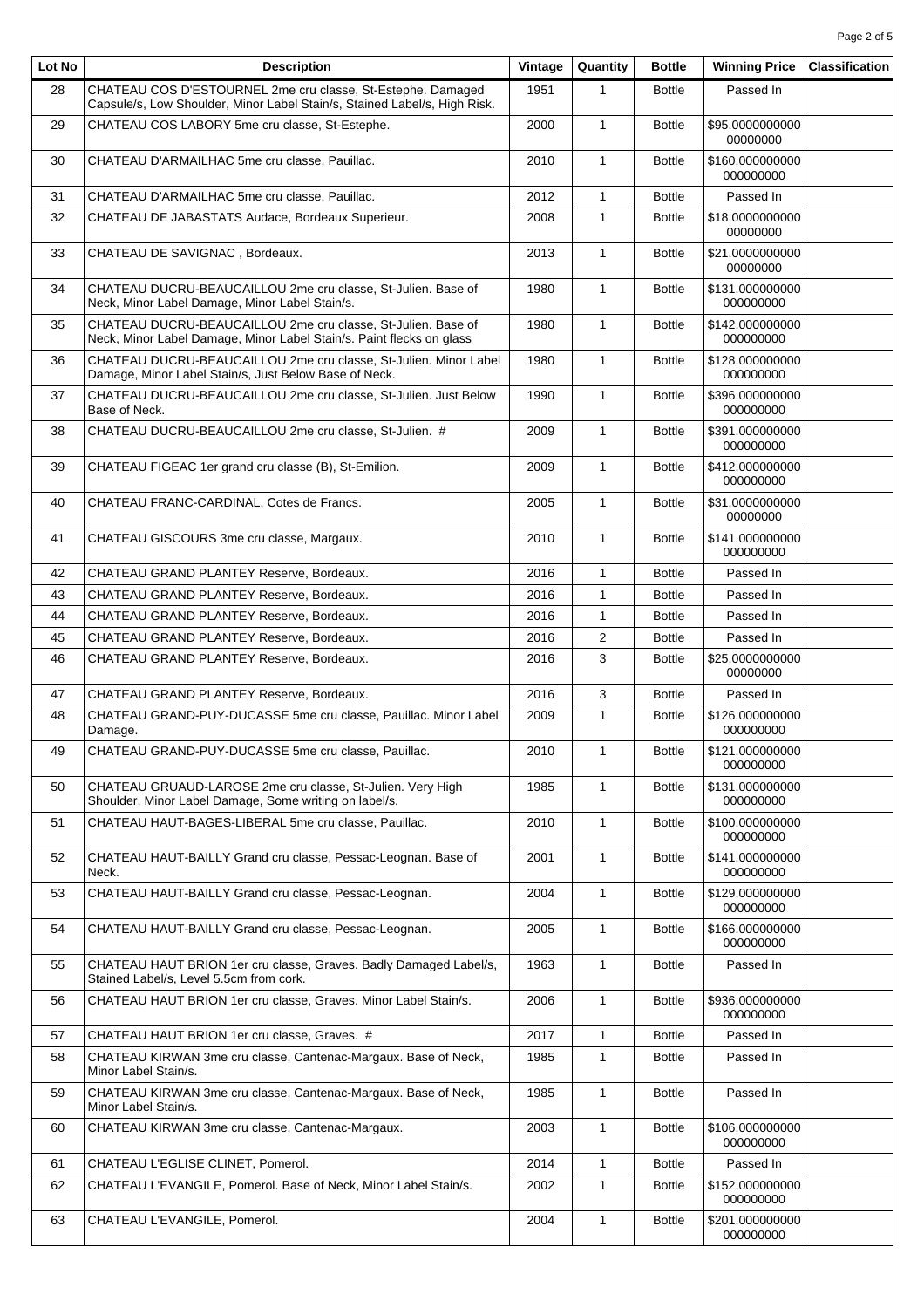| Lot No | <b>Description</b>                                                                        | Vintage | Quantity       | <b>Bottle</b> | <b>Winning Price</b>         | <b>Classification</b> |
|--------|-------------------------------------------------------------------------------------------|---------|----------------|---------------|------------------------------|-----------------------|
| 64     | CHATEAU LA DOMINIQUE Grand cru classe, St-Emilion. Minor Label<br>Stain/s.                | 2015    | 1              | Bottle        | \$91.0000000000<br>00000000  |                       |
| 65     | CHATEAU LA FLEUR-DE-GAY, Pomerol. Minor Label Stain/s.                                    | 2005    | $\mathbf{1}$   | <b>Bottle</b> | Passed In                    |                       |
| 66     | CHATEAU LA LAGUNE 3me cru classe, Haut-Medoc. Base of Neck, Minor<br>Label Stain/s.       | 1985    | $\mathbf{1}$   | <b>Bottle</b> | \$111.000000000<br>000000000 |                       |
| 67     | CHATEAU LA MISSION-HAUT-BRION Cru classe, Graves.                                         | 2015    | 1              | <b>Bottle</b> | Passed In                    |                       |
| 68     | CHATEAU LA MISSION-HAUT-BRION Cru classe, Graves.                                         | 2017    | 1              | <b>Bottle</b> | Passed In                    |                       |
| 69     | CHATEAU LA TOUR CARNET 4me cru classe, Haut-Medoc.                                        | 2009    | $\mathbf{1}$   | <b>Bottle</b> | \$92.0000000000<br>00000000  |                       |
| 70     | CHATEAU LA TOUR-FIGEAC Grand cru classe, St-Emilion.                                      | 2005    | $\mathbf{1}$   | <b>Bottle</b> | \$77.0000000000<br>00000000  |                       |
| 71     | CHATEAU LA TOUR-FIGEAC Grand cru classe, St-Emilion.                                      | 2005    | $\mathbf{1}$   | <b>Bottle</b> | \$77.0000000000<br>00000000  |                       |
| 72     | CHATEAU LAFITE-ROTHSCHILD 1er cru classe, Pauillac. Base of Neck,<br>Minor Label Stain/s. | 1992    | $\mathbf{1}$   | <b>Bottle</b> | \$734.000000000<br>000000000 |                       |
| 73     | CARRUADES DE LAFITE Second wine of Chateau Lafite, Pauillac. Minor<br>Label Damage.       | 2015    | $\mathbf{1}$   | <b>Bottle</b> | \$551.000000000<br>000000000 |                       |
| 74     | CHATEAU LAFLEUR, Pomerol. Minor Label Stain/s, Just Below Base of<br>Neck.                | 1983    | $\mathbf{1}$   | <b>Bottle</b> | \$997.000000000<br>000000000 |                       |
| 75     | CHATEAU LAFLEUR-PETRUS, Pomerol.                                                          | 2010    | $\mathbf{1}$   | <b>Bottle</b> | \$401.000000000<br>000000000 |                       |
| 76     | CHATEAU LAFON-ROCHET 4me cru classe, St-Estephe.                                          | 2009    | $\mathbf{1}$   | <b>Bottle</b> | \$116.000000000<br>000000000 |                       |
| 77     | CHATEAU LAFON-ROCHET 4me cru classe, St-Estephe.                                          | 2010    | $\mathbf{1}$   | <b>Bottle</b> | \$121.000000000<br>000000000 |                       |
| 78     | CHATEAU LANESSAN Cru bourgeois, Haut-Medoc. #                                             | 2015    | $\mathbf{1}$   | <b>Bottle</b> | Passed In                    |                       |
| 79     | CHATEAU LANESSAN Cru bourgeois, Haut-Medoc. #                                             | 2015    | 1              | <b>Bottle</b> | Passed In                    |                       |
| 80     | CHATEAU LANESSAN Cru bourgeois, Haut-Medoc. #                                             | 2015    | $\mathbf{1}$   | <b>Bottle</b> | Passed In                    |                       |
| 81     | CHATEAU LANESSAN Cru bourgeois, Haut-Medoc. #                                             | 2015    | $\overline{2}$ | <b>Bottle</b> | Passed In                    |                       |
| 82     | CHATEAU LANESSAN Cru bourgeois, Haut-Medoc. #                                             | 2015    | 2              | <b>Bottle</b> | Passed In                    |                       |
| 83     | CHATEAU LASCOMBES 2me cru classe, Margaux.                                                | 2010    | $\mathbf{1}$   | <b>Bottle</b> | \$260.000000000<br>000000000 |                       |
| 84     | CHATEAU LASCOMBES 2me cru classe, Margaux.                                                | 2010    | $\mathbf{1}$   | <b>Bottle</b> | Passed In                    |                       |
| 85     | CHATEAU LASCOMBES 2me cru classe, Margaux. Minor Label Stains                             | 2010    | $\mathbf{1}$   | <b>Bottle</b> | Passed In                    |                       |
| 86     | CHATEAU LATOUR 1er cru classe, Pauillac. Base of Neck. Minor back<br>label damage         | 2000    | $\mathbf{1}$   | <b>Bottle</b> | Passed In                    |                       |
| 87     | CHATEAU LATOUR 1er cru classe, Pauillac. Minor Label Damage.                              | 2000    | 1              | <b>Bottle</b> | Passed In                    |                       |
| 88     | LES FORTS DE LATOUR Second wine of Chateau Latour, Pauillac. #                            | 2012    | 1              | <b>Bottle</b> | Passed In                    |                       |
| 89     | LES FORTS DE LATOUR Second wine of Chateau Latour, Pauillac. #                            | 2012    | $\mathbf{1}$   | <b>Bottle</b> | \$379.000000000<br>000000000 |                       |
| 90     | LES FORTS DE LATOUR Second wine of Chateau Latour, Pauillac. #                            | 2012    | $\mathbf{1}$   | <b>Bottle</b> | \$379.000000000<br>000000000 |                       |
| 91     | LES FORTS DE LATOUR Second wine of Chateau Latour, Pauillac. #                            | 2012    | $\overline{2}$ | <b>Bottle</b> | Passed In                    |                       |
| 92     | CHATEAU LATOUR-A-POMEROL, Pomerol. Minor Capsule Damage.                                  | 2010    | $\mathbf{1}$   | <b>Bottle</b> | \$121.000000000<br>000000000 |                       |
| 93     | CHATEAU LATOUR-A-POMEROL, Pomerol.                                                        | 2016    | $\mathbf{1}$   | <b>Bottle</b> | \$100.000000000<br>000000000 |                       |
| 94     | CHATEAU LE GAY, Pomerol. Minor Label Damage. #                                            | 2010    | $\mathbf{1}$   | <b>Bottle</b> | \$274.000000000<br>000000000 |                       |
| 95     | CHATEAU LEOVILLE-BARTON 2me cru classe, St-Julien.                                        | 2009    | $\mathbf{1}$   | <b>Bottle</b> | \$266.000000000<br>000000000 |                       |
| 96     | CHATEAU LEOVILLE-BARTON 2me cru classe, St-Julien.                                        | 2017    | $\mathbf{1}$   | <b>Bottle</b> | \$175.000000000<br>000000000 |                       |
| 97     | CHATEAU LEOVILLE-LAS-CASES 2me cru classe, St-Julien. #                                   | 2017    | $\mathbf{1}$   | <b>Bottle</b> | Passed In                    |                       |
| 98     | CLOS DU MARQUIS, St-Julien. Minor Label Damage                                            | 2010    | 1              | <b>Bottle</b> | \$116.000000000<br>000000000 |                       |
| 99     | CHATEAU LEOVILLE-POYFERRE 2me cru classe, St-Julien.                                      | 2009    | $\mathbf{1}$   | <b>Bottle</b> | \$295.000000000<br>000000000 |                       |
| 100    | CHATEAU LEOVILLE-POYFERRE 2me cru classe, St-Julien. Minor Label<br>Damage.               | 2016    | $\mathbf{1}$   | <b>Bottle</b> | \$201.000000000<br>000000000 |                       |
| 101    | CHATEAU LYNCH-BAGES 5me cru classe, Pauillac. Minor Label Damage.                         | 2007    | $\mathbf{1}$   | <b>Bottle</b> | \$151.000000000<br>000000000 |                       |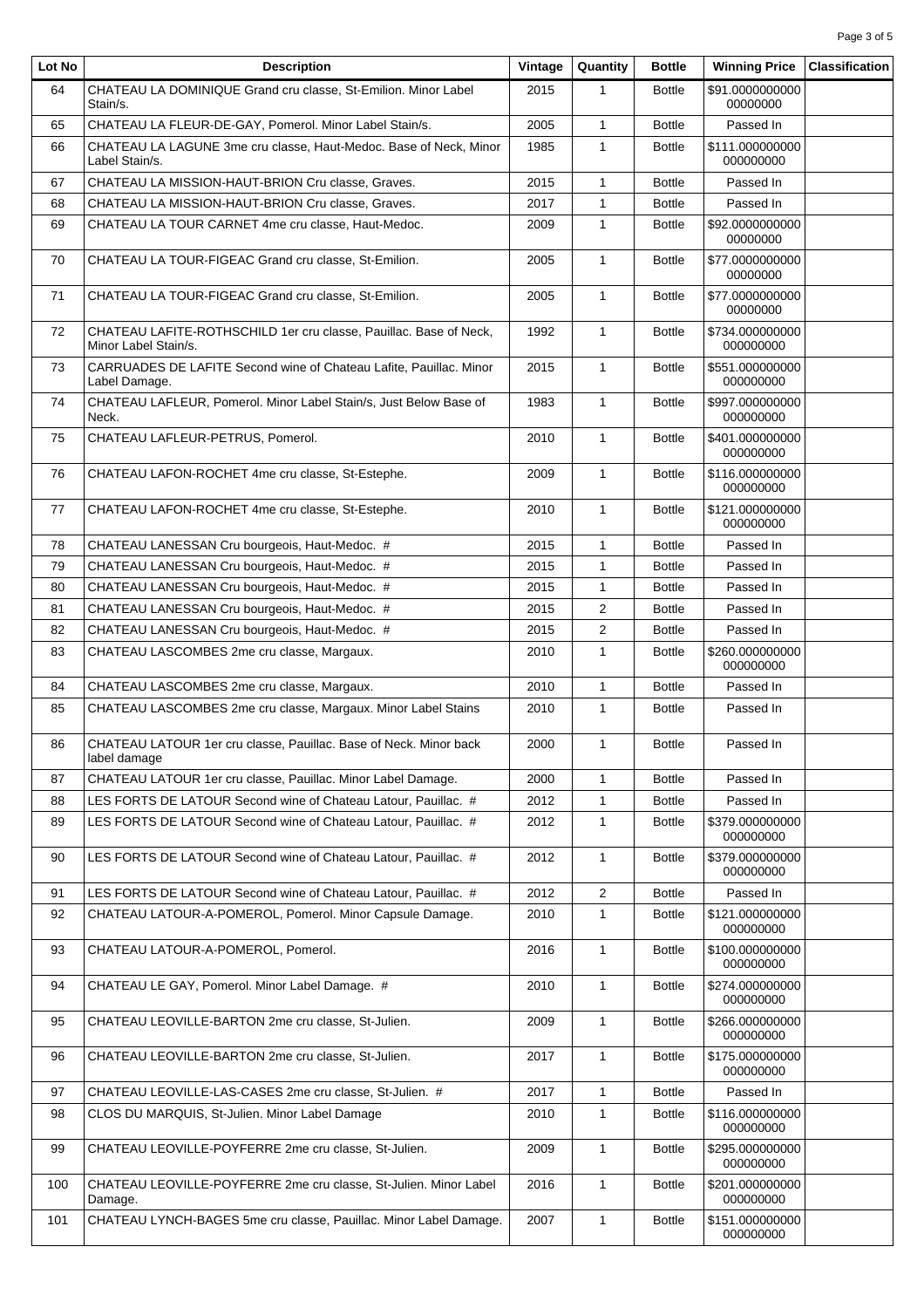| Lot No | <b>Description</b>                                                                                            | Vintage | Quantity       | <b>Bottle</b> | <b>Winning Price</b>         | <b>Classification</b> |
|--------|---------------------------------------------------------------------------------------------------------------|---------|----------------|---------------|------------------------------|-----------------------|
| 102    | CHATEAU LYNCH-BAGES 5me cru classe, Pauillac. Minor Label Stain/s.                                            | 2009    | $\mathbf{1}$   | <b>Bottle</b> | \$294.000000000<br>000000000 |                       |
| 103    | CHATEAU MALARTIC-LAGRAVIERE Rouge Cru classe, Graves. Minor<br>Label Damage.                                  | 2004    | $\mathbf{1}$   | <b>Bottle</b> | \$80.0000000000<br>00000000  |                       |
| 104    | CHATEAU MALESCOT-SAINT-EXUPERY 3me cru classe, Margaux.                                                       | 2010    | $\mathbf{1}$   | <b>Bottle</b> | \$161.000000000<br>000000000 |                       |
| 105    | CHATEAU MALESCOT-SAINT-EXUPERY 3me cru classe, Margaux. #                                                     | 2015    | $\mathbf{1}$   | <b>Bottle</b> | Passed In                    |                       |
| 106    | CHATEAU MALMAISON Baronne Nadine de Rothschild, Moulis.                                                       | 2012    | $\mathbf{1}$   | <b>Bottle</b> | \$32.0000000000<br>00000000  |                       |
| 107    | CHATEAU MARGAUX 1er cru classe, Margaux. #                                                                    | 2016    | 1              | <b>Bottle</b> | Passed In                    |                       |
| 108    | CHATEAU MARGAUX 1er cru classe, Margaux. #                                                                    | 2016    | $\mathbf{1}$   | <b>Bottle</b> | Passed In                    |                       |
| 109    | CHATEAU MARGAUX 1er cru classe, Margaux.                                                                      | 2016    | 1              | <b>Bottle</b> | Passed In                    |                       |
| 110    | CHATEAU MONTROSE 2me cru classe, St-Estephe. Minor Label Damage.                                              | 2005    | $\mathbf{1}$   | <b>Bottle</b> | \$301.000000000<br>000000000 |                       |
| 111    | CHATEAU MOUTON-ROTHSCHILD, 1ER CRU CLASSE Le Petit Mouton,<br>Pauillac.                                       | 2015    | 1              | <b>Bottle</b> | \$266.000000000<br>000000000 |                       |
| 112    | CHATEAU NENIN, Pomerol. Minor Label Damage, Minor Label Stain/s,<br>Just Below Base of Neck.                  | 1981    | 1              | <b>Bottle</b> | \$90.0000000000<br>00000000  |                       |
| 113    | CHATEAU NENIN, Pomerol. Very High Shoulder, Minor Label Damage,<br>Minor Label Stain/s.                       | 1981    | $\mathbf{1}$   | <b>Bottle</b> | \$65,0000000000<br>00000000  |                       |
| 114    | CHATEAU NENIN, Pomerol. Very High Shoulder, Minor Label Damage,<br>Minor Label Stain/s. Sign of previous leak | 1981    | $\mathbf{1}$   | <b>Bottle</b> | \$64.0000000000<br>00000000  |                       |
| 115    | CHATEAU PALMER 3me cru classe, Margaux. Very High Shoulder, Minor<br>Label Damage, Minor Capsule Damage.      | 1958    | $\mathbf{1}$   | <b>Bottle</b> | \$802.000000000<br>000000000 |                       |
| 116    | CHATEAU PALMER 3me cru classe, Margaux. #                                                                     | 2017    | $\mathbf{1}$   | <b>Bottle</b> | Passed In                    |                       |
| 117    | CHATEAU PAPE-CLEMENT Cru classe, Pessac-Leognan.                                                              | 2009    | $\mathbf{1}$   | <b>Bottle</b> | \$260.000000000<br>000000000 |                       |
| 118    | CHATEAU PAPE-CLEMENT Cru classe, Pessac-Leognan.                                                              | 2017    | 1              | <b>Bottle</b> | Passed In                    |                       |
| 119    | CHATEAU PAPE-CLEMENT Cru classe, Pessac-Leognan.                                                              | 2017    | $\mathbf{1}$   | <b>Bottle</b> | Passed In                    |                       |
| 120    | CHATEAU PICHON-LONGUEVILLE LALANDE 2me cru classe, Pauillac. #                                                | 2005    | 1              | <b>Bottle</b> | \$325.000000000<br>000000000 |                       |
| 121    | CHATEAU PICHON-LONGUEVILLE LALANDE 2me cru classe, Pauillac.                                                  | 2010    | $\mathbf{1}$   | <b>Bottle</b> | \$436.000000000<br>000000000 |                       |
| 122    | CHATEAU PONTET-CANET 5me cru classe, Pauillac.                                                                | 2011    | $\mathbf{1}$   | <b>Bottle</b> | \$201.000000000<br>000000000 |                       |
| 123    | CHATEAU PONTET-CANET 5me cru classe, Pauillac. Minor Label<br>Damage.                                         | 2011    | $\mathbf{1}$   | <b>Bottle</b> | \$190.000000000<br>000000000 |                       |
| 124    | CHATEAU PONTET-CANET 5me cru classe, Pauillac.                                                                | 2012    | 1              | <b>Bottle</b> | \$150.000000000<br>000000000 |                       |
| 125    | CHATEAU PONTET-CANET 5me cru classe, Pauillac.                                                                | 2012    | $\mathbf{1}$   | <b>Bottle</b> | \$151.000000000<br>000000000 |                       |
| 126    | CHATEAU PONTET-CANET 5me cru classe, Pauillac.                                                                | 2015    | $\mathbf{1}$   | <b>Bottle</b> | \$300.000000000<br>000000000 |                       |
| 127    | CHATEAU PONTET-CANET 5me cru classe, Pauillac.                                                                | 2017    | $\mathbf{1}$   | <b>Bottle</b> | \$220.000000000<br>000000000 |                       |
| 128    | CHATEAU PONTET-CANET 5me cru classe, Pauillac.                                                                | 2017    | $\mathbf{1}$   | <b>Bottle</b> | Passed In                    |                       |
| 129    | CHATEAU PRIEURE-LICHINE 4me cru classe, Margaux.                                                              | 1995    | $\mathbf{1}$   | <b>Bottle</b> | \$128.000000000<br>000000000 |                       |
| 130    | CHATEAU RAUZAN-SEGLA 2me cru classe, Margaux.                                                                 | 2006    | $\mathbf{1}$   | <b>Bottle</b> | \$146.000000000<br>000000000 |                       |
| 131    | CHATEAU RAUZAN-SEGLA 2me cru classe, Margaux.                                                                 | 2009    | $\mathbf{1}$   | <b>Bottle</b> | \$183.000000000<br>000000000 |                       |
| 132    | CHATEAU ROUGET, Pomerol.                                                                                      | 2005    | $\mathbf{1}$   | <b>Bottle</b> | \$115.000000000<br>000000000 |                       |
| 133    | CHATEAU SAINT-NICOLAS, Cadillac. #                                                                            | 2015    | $\mathbf{1}$   | <b>Bottle</b> | Passed In                    |                       |
| 134    | CHATEAU SAINT-NICOLAS, Cadillac. #                                                                            | 2015    | 1              | <b>Bottle</b> | Passed In                    |                       |
| 135    | CHATEAU SAINT-NICOLAS, Cadillac. #                                                                            | 2015    | 1              | <b>Bottle</b> | Passed In                    |                       |
| 136    | CHATEAU SMITH-HAUT-LAFITTE Rouge Grand cru classe, Pessac-<br>Leognan.                                        | 2009    | $\mathbf{1}$   | <b>Bottle</b> | \$304.000000000<br>000000000 |                       |
| 137    | CHATEAU LE TERTRE ROTEBOEUF Grand cru, St-Emilion.                                                            | 1998    | $\mathbf{1}$   | <b>Bottle</b> | Passed In                    |                       |
| 138    | CHATEAU LE TERTRE ROTEBOEUF Grand cru, St-Emilion.                                                            | 2005    | 1              | <b>Bottle</b> | Passed In                    |                       |
| 139    | CHATEAU LE TERTRE ROTEBOEUF Grand cru, St-Emilion.                                                            | 2005    | 1              | <b>Bottle</b> | Passed In                    |                       |
| 140    | CHATEAU LE TERTRE ROTEBOEUF Grand cru, St-Emilion.                                                            | 2005    | $\mathbf{1}$   | <b>Bottle</b> | Passed In                    |                       |
| 141    | CHATEAU LE TERTRE ROTEBOEUF Grand cru, St-Emilion.                                                            | 2005    | $\overline{2}$ | <b>Bottle</b> | Passed In                    |                       |